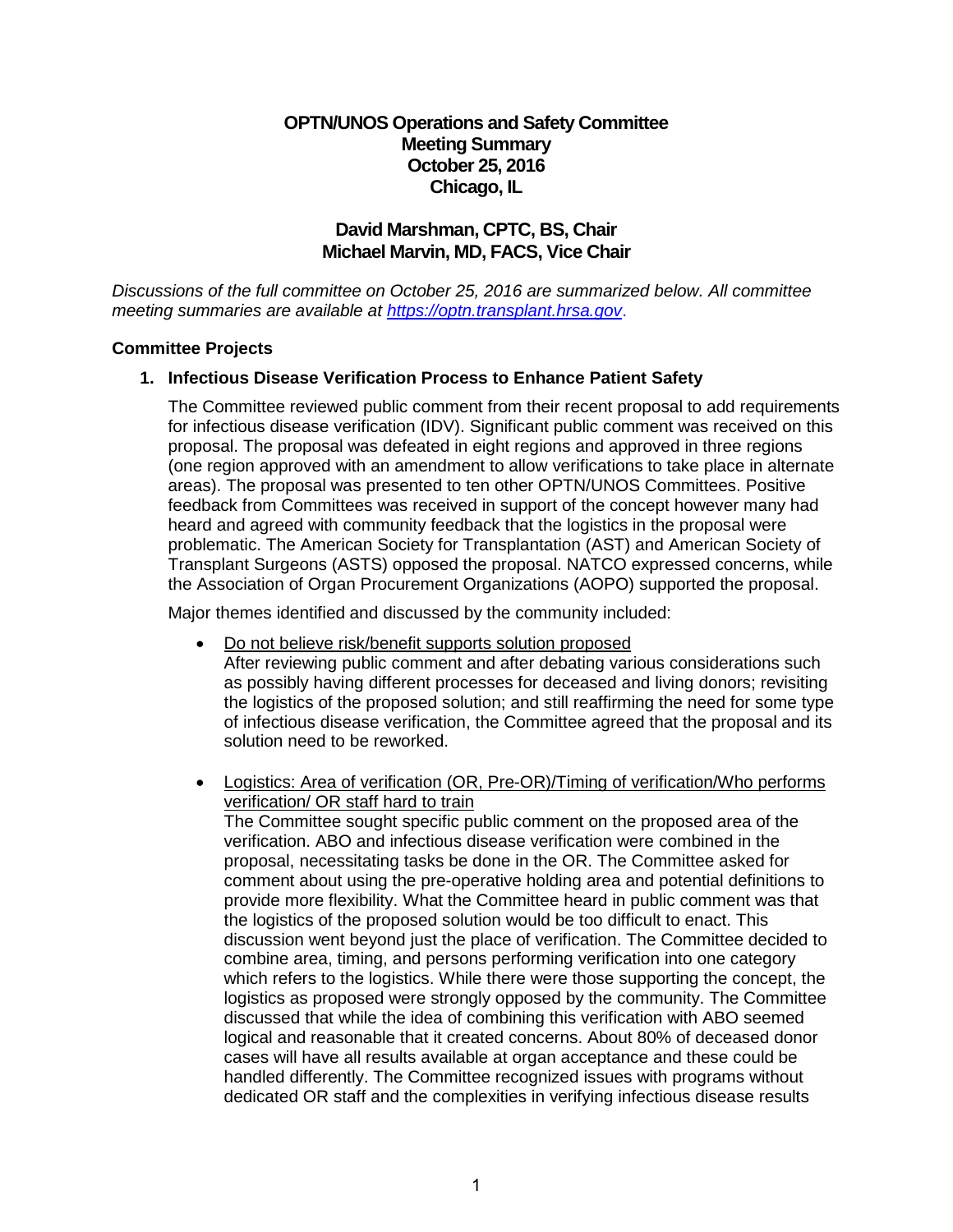(e.g. HCV antibody positive, NAT negative). It was noted that public comment and ultimately the Committee agreed that the proposal might be too much burden on staff who are not qualified to verify testing results and implications. The Committee discussed that living donor infectious disease verification could probably happen at a time determined by the program within the 28-day window when testing must be completed prior to surgery as long as all results were available and reviewed. Staff shared there is a Member Quality (MQ) report run nightly to identify and follow up on discordant UNet<sup>™</sup> data when the candidate was not willing to accept a positive organ on screening criteria but the test results were positive.

In discussions with the Transplant Administrators (TAC) and Transplant Coordinators Committees (TCC), the request was to move IDV up earlier in the process. The complaints of verification fatigue and risks of checking a box off in the heat of the OR just to say it was done were valid concerns recognized by the Committee. Documenting verification can be intensive.

The Committee struggled with how to move back timing for deceased donors yet have effective communication and verification for those that have pending results at organ shipment or transplant. Several on the Committee opined that they thought these numbers were small but it was acknowledged that the closest data point available for analysis was organ acceptance. Recognizing pending results and completing follow up on them was viewed as crucial for IDV. This is where a gap exists that could lead to unwanted outcomes. When results are positive, who is communicating, and how are they communicated to the transplant hospital were identified as important areas to plug holes where errors can happen.

The Committee agreed too that they should evaluate area of verification as well as all logistics to become less scripted for transplant hospital processes.

• Technological solution needed (e.g.TransNet<sup>sm</sup>/Mobile DonorNet<sup>®</sup>) Many transplant community members asked for electronic solutions, specifically TransNet, to be fast-tracked. The Committee agreed that having an electronic solution would greatly support infectious disease verification. However, the Committee realizes that full TransNet functionality and mandatory use is likely years away. The Committee ultimately agreed that a stop-gap solution is needed prior to a full electronic solution as 6-7% of donors have positive results for HCV, HBV, or HIV. Increases are expected due to the HOPE Act and use of HCV positive organs in HCV negative recipients as new treatments are available. The Committee reiterated that one serious adverse event could have a significant negative impact on all of donation and transplantation.

The Committee also noted considering possible DonorNet solutions such as some type of an acknowledgement. For example, the Committee asked does DonorNet need to send a flag on positive results? It was also asked if there is, or needs to be a policy that DonorNet has to be reviewed? It was noted that something could be put in at organ acceptance.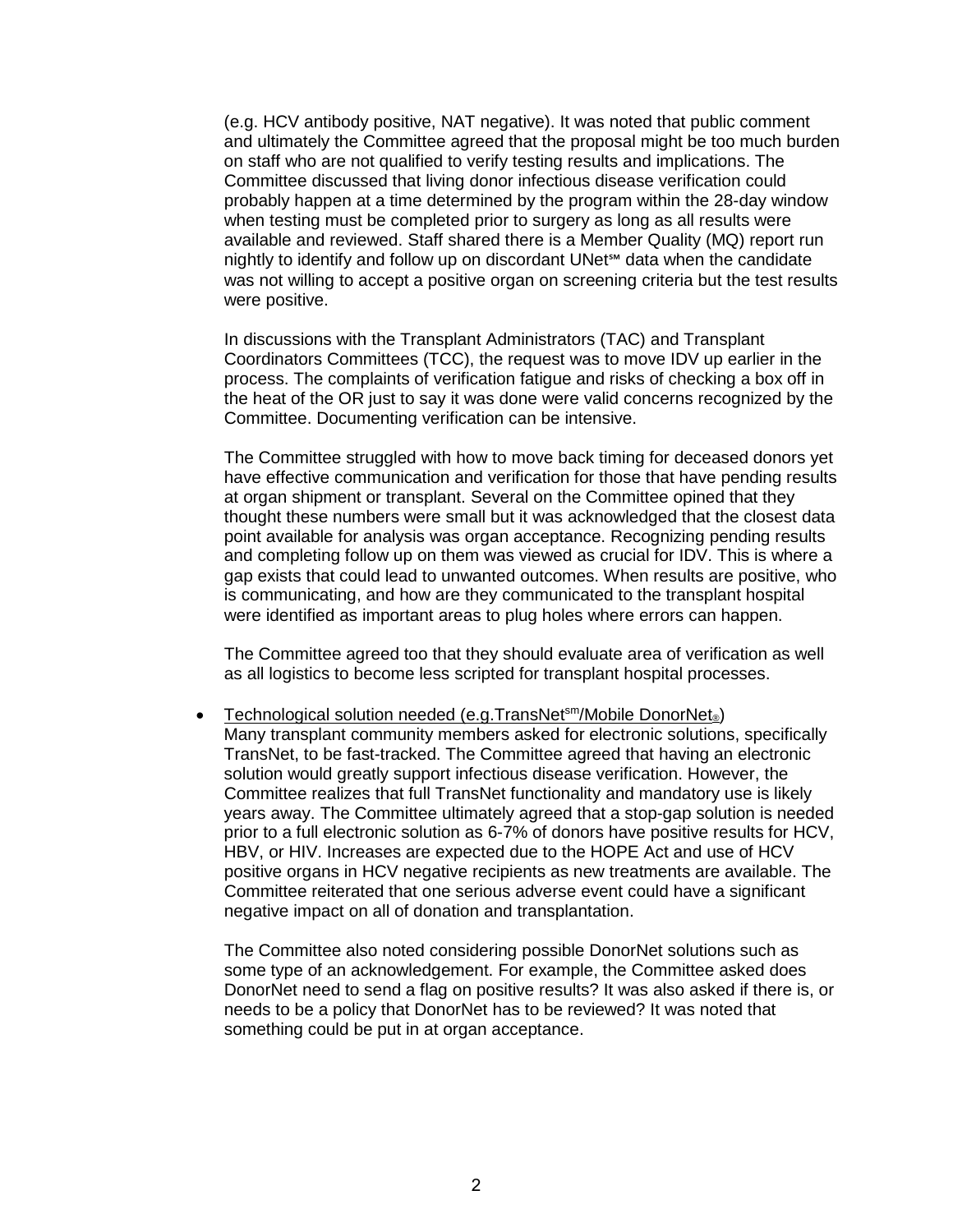## • Too much complexity on top of ABO

The Committee recognized the significant comment on this point and ultimately agreed the current proposal is not tenable. The Committee agreed to go back to the drawing board with the goal of increasing flexibility and finding a more acceptable process. The challenges of a one-size fits all solution were noted as volume often drives widely varying practices.

## • Support for IDV Concept

The Committee discussed that many in the community did express support for the general concept. The Committee reviewed the events that led to the Membership and Professional Standards Committee (MPSC)/Health Resources and Services Administration (HRSA) referral and endorsement by the HOPE Act work group for an IDV. Additional events, as well as unreported near misses, occurring in the past due to lab and other human error issues were mentioned.

Some members offered that negative results could be handled differently. Others pointed out that verbal communication should not be relied upon and to know results are negative someone must review them. This makes it difficult to develop policy for "positive" results only. It was asked if it was a safe practice to have a surgeon read results. Many noted that verbal communication might not be sufficient. It is not the best idea to assume a result is negative, if an OPO does state positive results at organ offer. This can lead to error, accidental omission, or lack of follow-up on pending results. The re-execute the match run policy does address required process when results change to positive.

### • ID Data Entry: Require double verification by OPOs

The Committee had a robust debate on how much of IDV could be handled at upstream points with the donor. Some Committee members stated this IDV responsibility was solely on the donor side. It was noted that while correct data entry is important it is necessary to have a transplant hospital responsibility for result review and determination of donor suitability.

Committee members felt that many OPOs were currently conducting double verification and that this concept could help prevent downstream errors. Double verification on the front end might eliminate some verification on the back end. To state that one does a practice "all the time" but not have it in policy is not sufficient and might be offered as a legal defense that does not stand up. On the donor side, it makes sense for double verification and for the recipient side, we must know that you looked at results. Although double verification by OPOs was not in the current proposal, the Committee will likely include this in the future.

#### • Standardize (revise) OPO reporting processes It was noted the post-transplant results communication pilot could help with process. Labs, however, use varying terminology to report results and this group

## • CMV requirements

has no authority to change that aspect.

The Committee discussed the proposed inclusion of CMV for intestine recipients due to current candidate screening policy. It was noted although this concept was important 20 years ago it may not be clinically relevant now due to changes in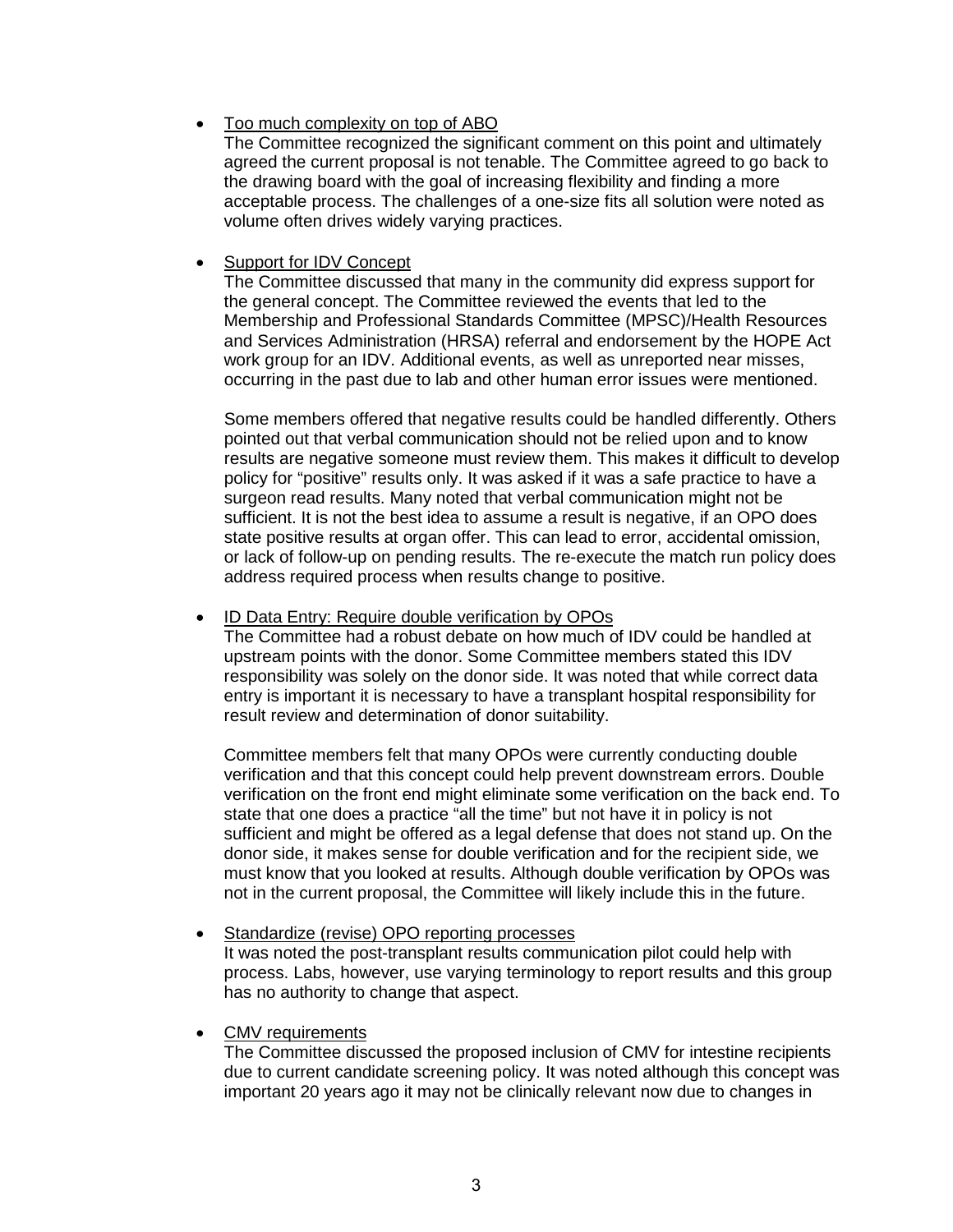management of immunosuppression. It was agreed to refer this question to the Liver and Intestines Committee and potentially the Ad Hoc Disease Transmission Committee (DTAC).

• Undermines existing informed consent

The Committee debated this issue brought up in public comment. One member stated that you do not need to verify that a recipient is willing to accept negative results, yet it was also stated that the transplant hospital should have some recognition of reviewing negative results and documenting this review. It was suggested though that TransNet or DonorNet could be used versus source documentation.

One member mentioned that any data element could be required to be verified. The group ultimately agreed that infectious diseases needed policy. The critical thinking process might need to be documented.

The Committee discussed that maybe there could be a tiered approach: an acknowledgement of negative results and a different or an additional step for positive results. The Committee agreed that it is reasonable to expect that the recipient surgeon review results. Current policy does place the burden on transplant side to make sure recipient understands what they are getting. The Committee will consider if there needs to be second acceptance of positive results. The Committee did acknowledge that existing policy addresses consent, but that IDV is a necessary redundancy and represents the first step of consent because it is necessary to know what you are getting. Policy does address the need to consent for positive organs but that IDV does not undermine that policy.

Based on public comment and Committee discussions, the Committee has decided not to move the proposal forward to the OPTN/UNOS December Board of Directors (BOD) meeting at this time, but to rework possible solutions. The Committee reached consensus that there is a risk and some type of solution, prior to complete electronic verification, is needed. The proposal will go back to the IDV subcommittee to develop at least a partial proposal for the next public comment cycle. Shylah Haldeman will continue to chair the group. Living donor representation has been requested from that Committee but Operations and Safety Committee members with living donor experience were asked to join the group also. Upcoming public comment deadlines (January 2, 2017 and June 30, 2017 were shared to guide timelines.

## **Committee Projects Pending Implementation**

#### **2. TransNet for OPOs**

The Committee received an update on OPO progress towards the mandatory June 1, 2017 implementation date.

TransNet versions 5.3 and 5.4 have been released. Functionality added includes:

- Phase 1 Label Verification (released 7/25)
- Single user access to multiple facilities (release 10/26)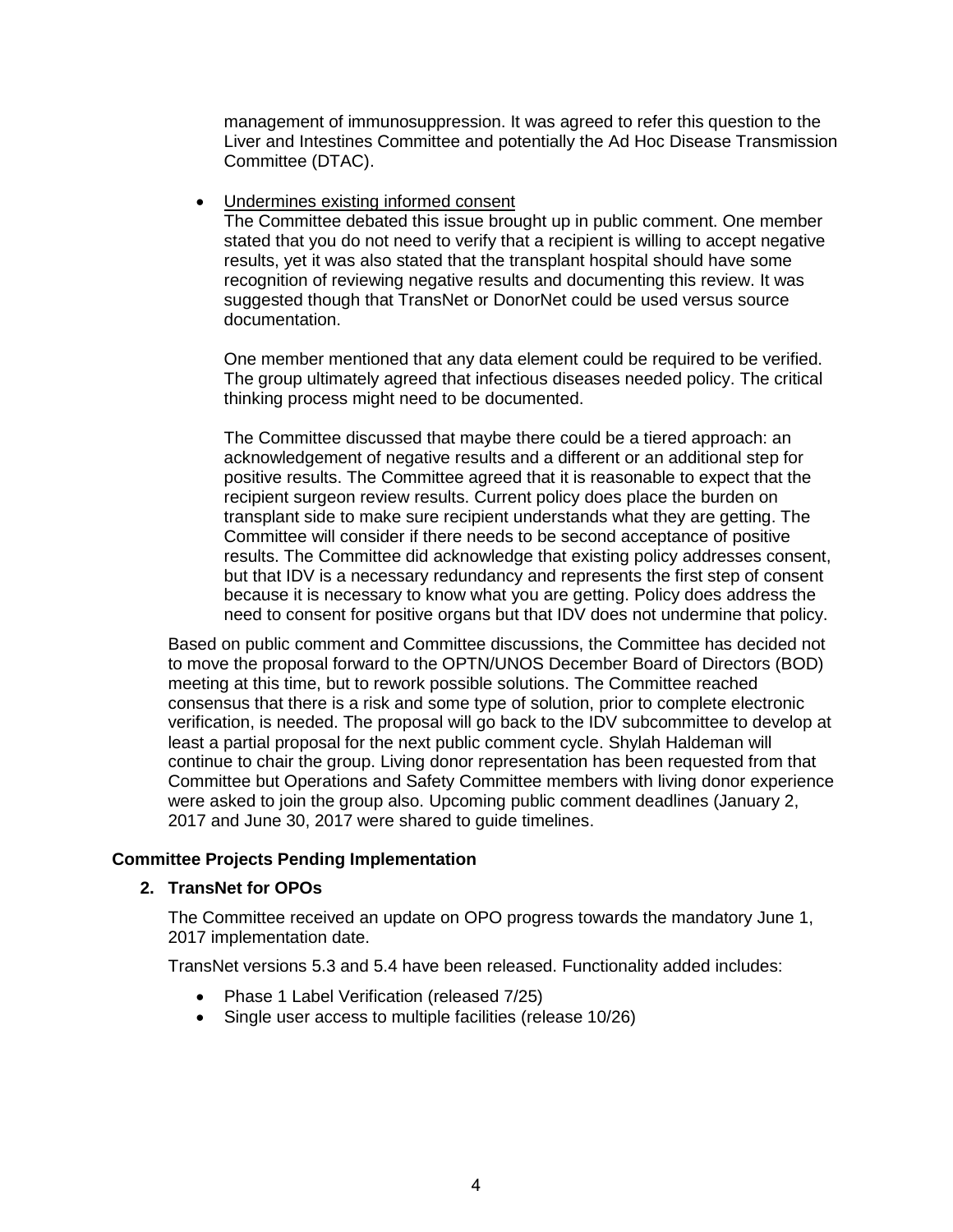Version 6.0 is in progress and when complete will include:

- Package/label with multiple organs label (March 2017)
- Package/label VCA organs (March 2017)
- Package/label import organs (March 2017)

Other non-programming efforts include

- o Creation of training plan for new functionality
- o Standardization of TransNet help documentation (similar to UNet Help Docs)
- o Transition of first level support from TransNet team to UNet Service Desk

OPO usage data was reviewed. These data do not include OPOs trained in September. The percentage of TransNet cases and the percentage using TransNet to ship at least one organ will be tracked. Data collection starts for each OPO on the first of the month after completing training. Previous data had not accounted for rolling start dates in the denominator (donors recovered).

In September 2016, 80% of trained OPOs used TransNet to create a case and 72% used TransNet to ship at least one organ. For those trained in the first cohort, usage rates at 92%. It was noted that 49 OPOs have been trained to date (including those trained in September 2016).

It was noted that Operations and Safety would use this data to monitor usage once mandatory use goes into effect on June 1, 2017. An evaluation group will look at data and review non-usage in a fair and just way as there can be technology or user failure. Monitoring will start three months after policy implementation and continue quarterly for the first two years. If there are usage issues, Operations and Safety will reach out to individual OPOs for troubleshooting before referring.

## **Implemented Committee Projects**

#### **3. ABO Implementation**

The Committee has received post-implementation suggestions since the policies modifying ABO determination, reporting, and verification went into effect in June 2016. Suggestions have come in through multiple channels such as TAC and TCC meetings, written correspondence, and UNOS departments (e.g. regional administration, site survey).

The Committee will send a proposal for consideration at the December 2016 OPTN/UNOS Board of Directors meeting that contains some style edits from the fall 2016 infectious disease verification proposal along with some ABO suggestions received.

These proposed changes include:

- Revise and clarify use of identification band and OPTN computer system for "Donor ID"
- Review laterality due to difficulties in finding and using acceptable sources
- Add "surgeon attestation" as acceptable source for living donor correct organ/correct intended recipient
- Add OPTN Computer System as acceptable source for recipient blood type (pretransplant verifications) since organ verification link (OVL) is now available.
- Change acceptable source term as this gets confused with "source document"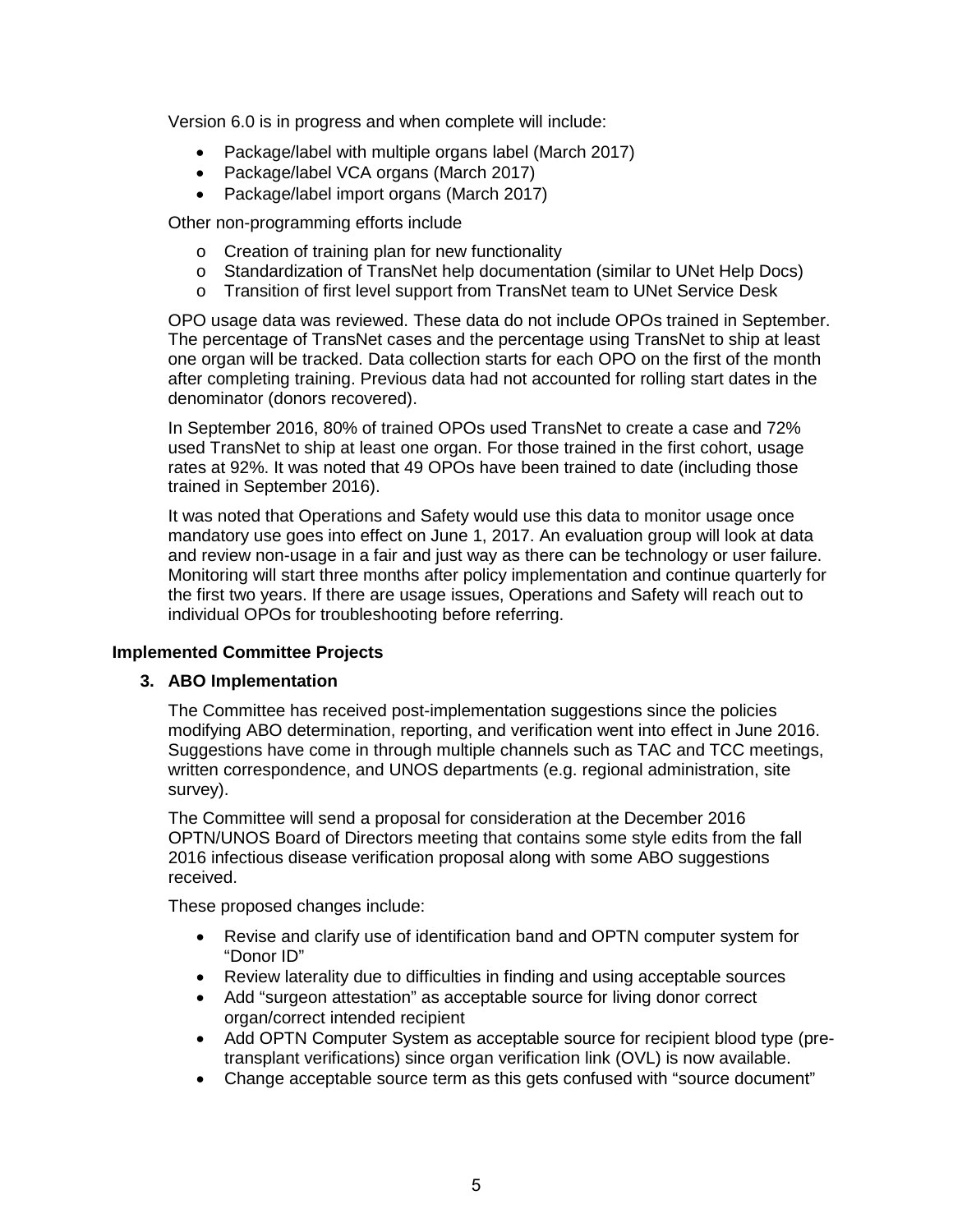- Make tables 508 Compliant and name verifiers in table versus list format (In IDV proposal)
- Incorporate organ tracking system as acceptable source (in IDV proposal)
- Incorporate other policy edits (In IDV proposal)

The Committee agreed with these concepts. The Committee will discuss and vote on proposed policy language changes at their next teleconference meeting on November 3, 2016.

Two requested items are to develop OVLs (available for deceased donors) for living donors and Kidney Paired Donation (KPD). This would require programming. An internal group is looking at high-level concept and potential requirements to recommend a path forward. Living donors do not have a match ID so it is more complicated. The group was asked to reflect if they had to enter three or four data elements for the system to pull the correct living donor and candidate, then would the OVL still be useful.

## **Other Significant Items**

# **4. TransNet for Transplant Hospitals**

An update was given on transplant hospital TransNet development and use. Thirteen facilities are using TransNet. There have been roughly 500 organ matches (pretransplant verification when the organ is present in the OR) performed and 1,000 organ checked-ins performed. An additional 25 transplant hospitals are in various stages of planning to use TransNet.

Several barriers to getting transplant hospitals up and running were discussed:

- Limited to post organ arrival match for deceased donors only
- No interface with EMRs
- Discussions are in the early stages
- Multiple competing priorities
- Requires buy-in from: transplant coordinators/surgeons, OR nursing, IT security, compliance/regulatory, leadership

The only functionality left to be programmed is the pre-transplant verification when surgery starts prior to organ receipt in the OR. This will be programmed sometime in 2017. Other potential projects include:

- Completion of transplant center functionality for deceased donors/infectious disease verification
- Living donor functionality
- Vessels
- API integration with EMRs (currently in discussion)
- Infectious disease verification in pre-transplant verification (based on future policy)

The benefits of focusing on deceased donor functionality would be consistency for all deceased donor transplants and highest impact based on volume. The drawback is that it does not address having a separate process for living donor transplants.

Functionality for a living donor organ check-in has been added. It requires manually typing in the data. One member is currently participating and noted that they often have to type in data for check-in and until OPO use becomes mandatory that will probably be the case. Considerations for living donor organ check-in functionality are complex due to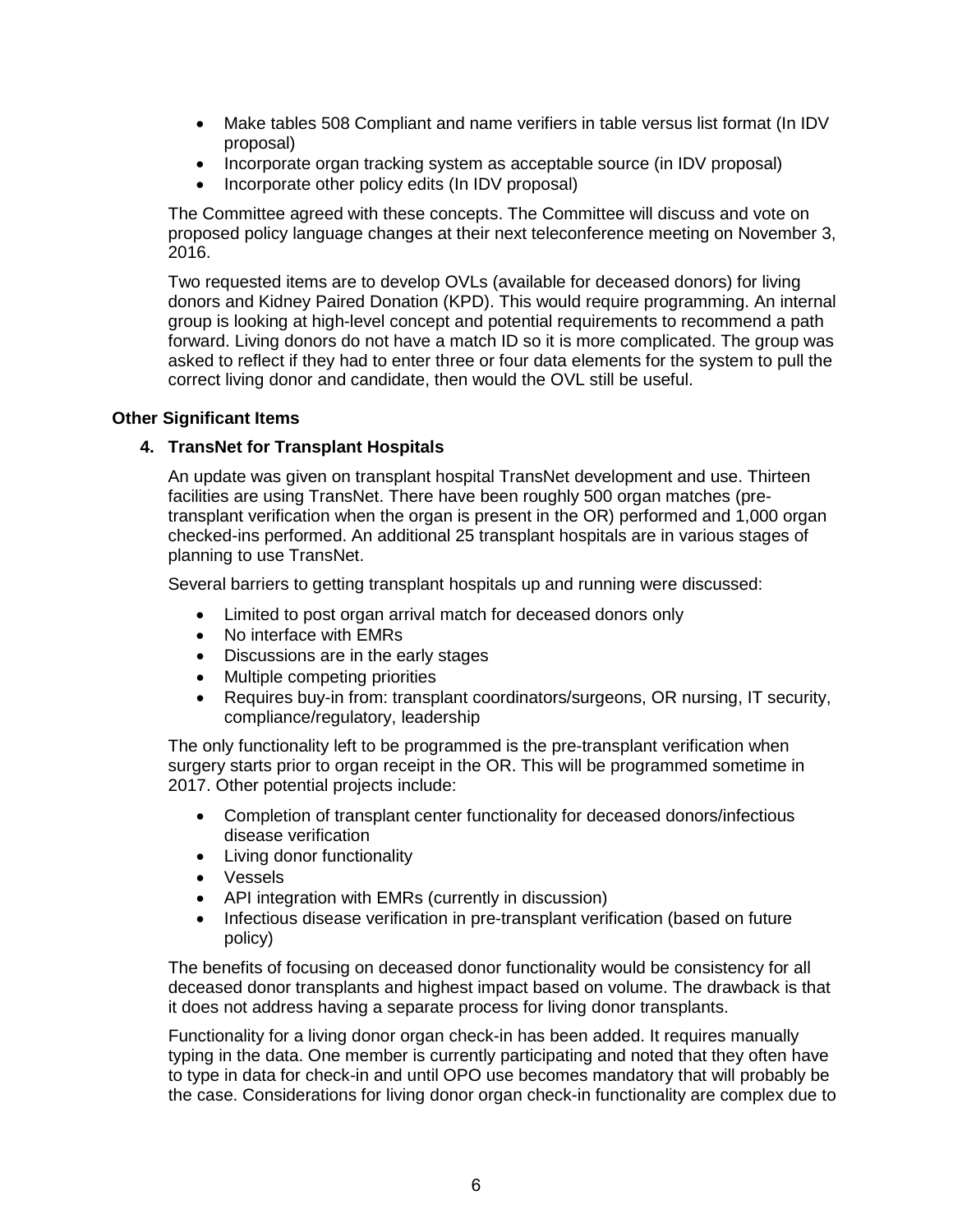the different processes used by recovery hospitals when packaging and labeling living donor organs. Considerations are:

- Who would package
- Organs that remain in the same OR suite
- Post organ arrival match
- Requirements
- Organs must have a TransNet generated organ label (with barcode)
- Must be able to print a recipient ID band
- Enhancing the pre-organ arrival verification for living donors (Policy 5.8.A)
- Pre-recovery verification (Policy 14.7) as there is no match ID

The benefit of living donor functionality would be a consistent process for all transplants. Other considerations include the education of individuals who would package/label; transplant centers may need to purchase additional equipment; and based on current living donor registration process, infectious disease verification would not work.

Another functionality requested by some in the transplant community relates to vessels. TransNet could provide the ability to scan the vessel label to document receipt, document disposition, perform match with vessel recipient, and integrate the scan to populate Tiedi vessels reporting form. The benefits would be:

- Warn/stop user from storing unacceptable vessel
- Send warning text/email when vessels about to expire
- Create catalog of vessels available for users facility
- Electronic sharing/tracking

One consideration is that the user would have to be authenticated.

It was noted that any additional transplant hospital functionality would need to go through the committee project pathway either as a part of a policy proposal or programming project. Only non-policy driven enhancements could go through the UNOS customer council (CC) pathway. Any enhancement can go through that direction. It was noted that BOD projects get top priority. Enhancements are put into backlog along with other technical debt and security items. These are prioritized by an internal group and the CC helps with this task.

Members were given a quick overview about how the CC started in late 2014. There are 15 community members (representing both OPOs and transplant hospitals as well as front line and management). The CC meets every other month. They receive enhancement requests (no policy implications) and review the request list to ensure relevancy. No enhancement is based on one request. This group reviews mock ups and enhancement ideas as well as generates ideas.

The project on post-transplant communications is one CC project. Once the pilot is complete however, it would need to become a committee project and eventually be approved by the BOD before programming would be completed. A brief history of TransNet funding was discussed to give new members perspective. Operations and Safety ended up with the project after specific carve out funding from HRSA ended in 2013.

There are not allocated resources currently to complete all that the community desires. It was suggested to focus on deceased donor functionality because transplant hospitals currently have two different processes between living and deceased donors.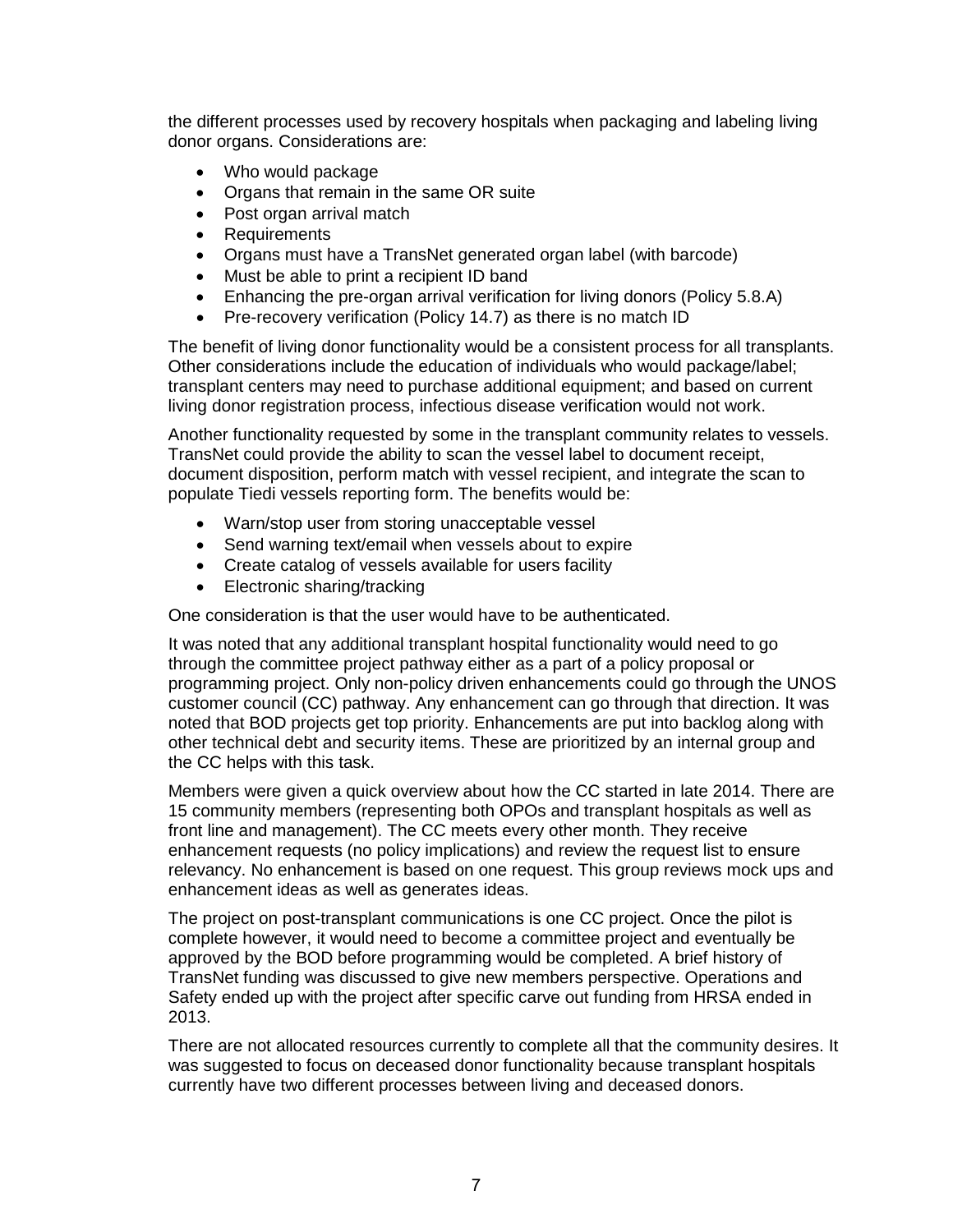TransNet staff shared that some members are resistant to use TransNet because it does not integrate with EMRs. UNOS staff are having discussions with EMR vendors. Some Committee members voiced that integration is not necessary if the verification can be printed and then scanned into the EMR. It was also shared that if TransNet can have the total ABO verification functionality that would eliminate many concerns. Infectious disease verification would be an easier sell if TransNet functionality existed.

Leadership expressed concern that community feedback might divert efforts. If the Committee is the one charged with prioritizing items, then the Committee needs to be the one doing that prioritization and their recommendations followed.

TransNet could be used for KPD but that is a bigger issue than just IT programming because of who packages and labels organs. The ideal of having a match for all living donors was mentioned. OPOs can be granted permission to run a living donor match but it is usually for non-directed donation. One member asked what would be easier, program TransNet living donors, or a UNet match run for living donors. It was noted that perhaps something less than a match might be used.

From the hospital IT perspective, there may be more pushback without an interface. When use is not voluntary but required, then that makes it easier to talk within hospitals. Transplant hospitals will not embrace TransNet without greater functionality and benefits. One member expressed that the Committee should advocate very strongly for getting there as soon as possible.

High-level estimates were requested. Tentative estimates for vessels and pre-transplant verification prior to organ receipt in the OR were estimated at 3-4 months each for a team of four programmers and two testers. Infectious disease verification is an unknown at this time. Living donor programming would likely take a year. UNOS staff were asked what this equals roughly in hours, which would be 4,500 hours at a very high-level estimate with technical debt included. The education for transplant hospital packaging and labeling is not included in these figures but would be significant.

Members estimated ballpark costs to be a half to one million dollars. One member stated that this is not a scary number if it was spread across all centers in the country especially when considering individual costs to train staff or program individual EMRs.

The Committee talked about next steps knowing there will not be more programming under the CC. Should the Committee ask the BOD to authorize all of the funding. Committee members felt not to finish the product on the transplant hospital side would be a waste especially in the context of the efforts and funding that have gone into the product at this point. One member said why develop the computer but do not include the internet. It was noted that everyone wants to see TransNet grow, but the Committee must choose priorities. One member asked that ten percent of the allocation UNOS received a few years ago (with an IT cost increase) be allocated to this project. It's possible some work could be done on Donor Net, and then perhaps TransNet could be its application. If the verification is done in UNet, then TransNet can just match. UNet could be the source document suggested one member.

It was noted that it was cumbersome to go from TransNet to EMR to do other verifications. The Committee stressed that TransNet needs full functionality. The issue will be referred back to the TransNet work group for further discussion, project development, and next steps.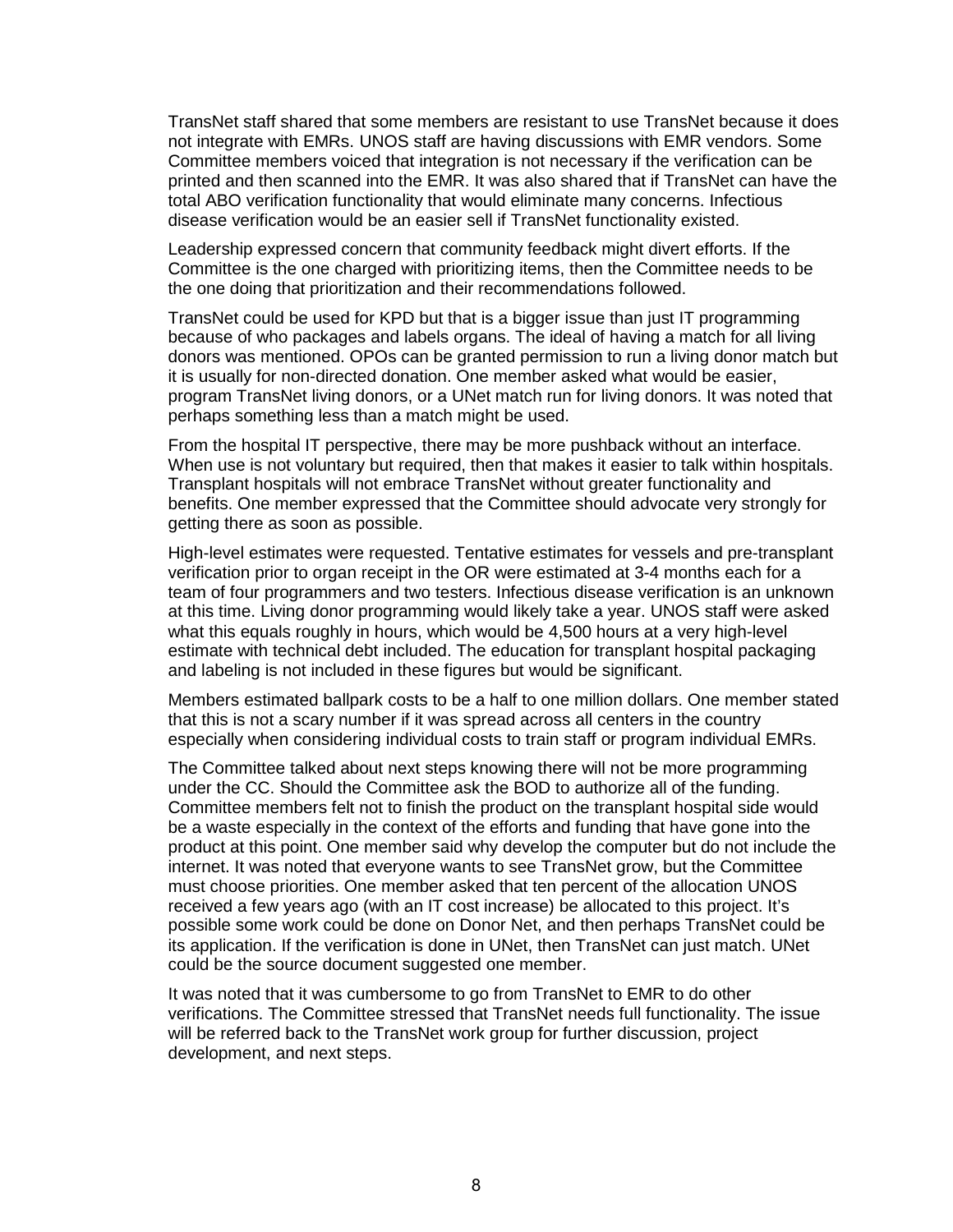### **5. Pilot to Use DonorNet to Report Post-Transplant Results**

Members received a progress update from Amy Putnam, UNOS Customer Council Director, on a pilot information technology (IT) project that will allow OPOs to notify transplant hospitals of updated test reports through DonorNet®. The pilot is being led by the UNOS IT Customer Council. Preliminary work was completed during a SONU day with the assistance of a former Ad Hoc Disease Transmission Advisory Committee (DTAC) member, Chris Curran who is with New England Organ Bank. The pilot programming will be completed sometime in 2017. This will be done in a manner that is similar to how organ offers are currently communicated. Patient safety contacts (on call) using the current on call contact management system would be selected or indicated and OPOs would then choose the test type results that are available for view in DonorNet. Following the pilot and evaluation, the project would then be ready for Committee sponsorship.

The pilot is designed to be a proof of concept to help ease communication and acknowledgement of results received post-transplant. The current prototype was shown. The demonstration showed a notify button used by the OPO that calls back to waitlist for all recipients transplanted from a specific donor. The OPO can then choose which transplant hospitals by organ groups to notify. OPOs can enter any free text (max 500 characters). The transplant hospital will receive the same type of notification that they have chosen to receive for organ offers. A log of notifications sent, received, and method is kept. A more detailed audit log is planned for the future with date/time stamps for points of communication marked by user log on.

It was noted that they are also working with the DTAC and TAC. They have also spoken to a number of OPO groups who have had positive reactions.

It was requested that the transplant hospital be able to list more than one name. In the future, it could be that the system also notifies those persons on call. It was requested that a link to the recipient or match ID be included for ease of research. Another suggestion was to build the system so that OPOs can track what is pending. It was shared that some OPOs track within their systems and then execute within DonorNet. It was noted that UNet has similar functionality for pending verifications and that this could be a great feature to build pending results into a dashboard. UNOS IT is working on a prototype. The need to track if the transplant hospital has actually received and reviewed the results was seen as important by the Committee. A way to prioritize results and make notifications specific to organ according to policy was another identified need.

The Committee recognizes the need and fully supports the project. They offered any assistance needed. It is viewed as an efficiency project by Committee leadership due to the time currently spent researching and reporting culture results. It is possible that the Committee will be called on to provide more feedback in the future and help identify possible pilot sites.

#### **6. Patient Safety Data Review**

The Committee received a presentation from UNOS staff research analyst, Read Urban, and senior safety analyst, Kate Breitbeil, about changes to how safety data is analyzed and current data. The presentation aimed to: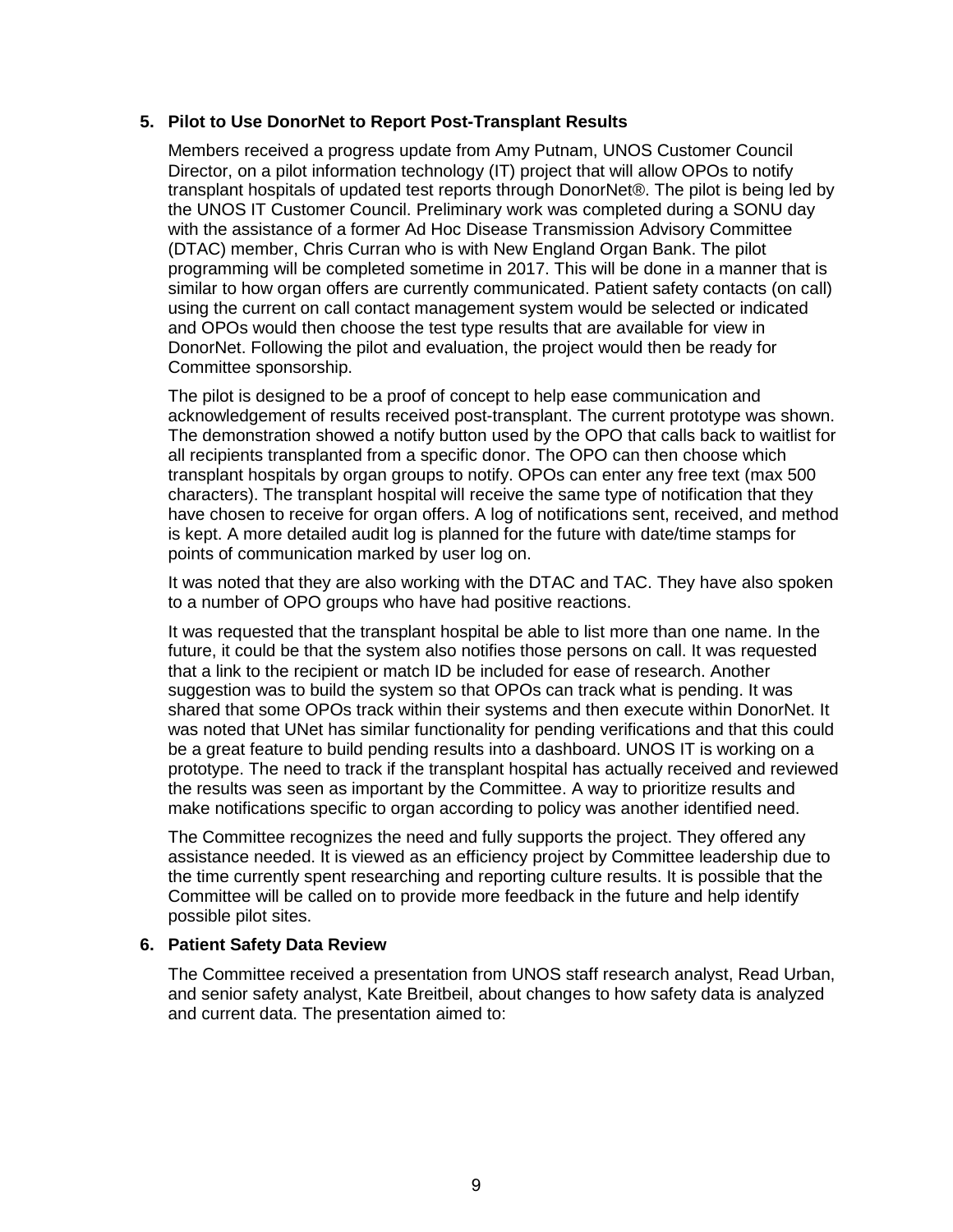- Help the committee understand what is reported
- Identify gaps
- Address high frequency/impact events
- Increase awareness
- Foster reporting
- Guide refinement to data analysis

Goals are to overall develop and implement a system for review of de-identified adverse events or near misses reported to the OPTN to identify potential network improvements and policy revisions necessary to prevent future occurrences; and to explore ways to disseminate information to the transplant community regarding outcomes of reported adverse events or near misses in an effort to heighten awareness of safety within the transplant community.

After reviewing categorizations provided via the Improving Patient Safety Portal (IPS) programming enhancements implemented on May 29, 2014, UNOS OSC support staff recognized that front-end categorization provided by members can be inaccurate and incomplete. Member front-end categorizations were based upon limited or minimal information regarding the actual course of events, root causes of the reported issues, and ultimate outcomes of the incidents.

To provide more accurate representation of reported OPTN-related patient safety issues, MQ determined that a post-case review would provide more robust and comprehensive classifications and outcome determinations. Patient safety reports received that warranted an investigation became a unique "case". Duplicate reports were typically combined into one case. After a thorough investigation has occurred, some cases were later determined to be non-issues or issues reported in error.

During the investigation, staff would obtain pertinent information from all of the members involved in the reported patient safety issue. At the conclusion of each investigation, staff used a team approach to perform a back-end categorization of each case. This team review approach applied a consistent set of rules to determine the categories and subcategories assigned to each case and allowed for continuity and accuracy of data for analysis. There was a 32% discrepancy between the member front end and MQ back end categorizations. A mini data dictionary was created to help provide consistency to the multi-disciplinary team that meets weekly to review and categorize cases. It was suggested that the data dictionary be published on the IPS site to help members with their classifications.

Additionally, each case was reviewed to determine if the event resulted in the addition of cold ischemic time to an organ, non-recovery of an organ, or the discard of an organ. Member self-reporting on this is not always accurate and not part of events coming in through other channels. All cases investigated from all modes of receipt, including routine research reports such as Waitlist ABO listing discrepancies and prohibited vessel storage, were classified using this process. This process will streamline and provide more accurate and meaningful data for future analysis.

It was asked if feedback on classifications is shared with members and noted that this might not be appropriate, as all data are not self-reported. It was also noted that DTAC classifications are not shared back with members who report based on legal concerns to protect the peer review process. It was suggested that the findings and new process be submitted as a manuscript to the American Journal of Transplantation (AJT).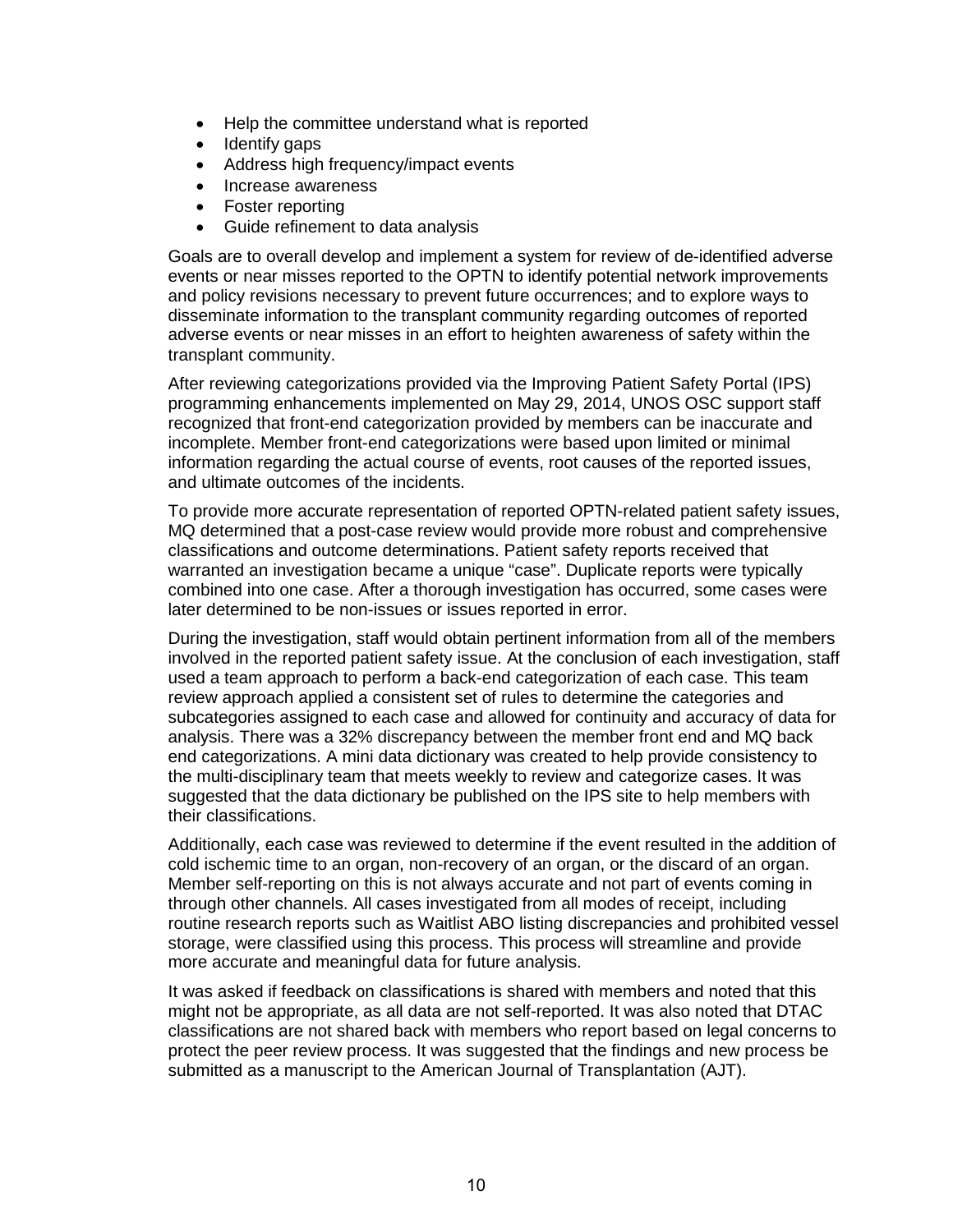Data were shown on 167 cases. Of these, 91 were about a transplant program issue and 64 were about an OPO issue. Some DTAC cases also end up as a safety situation in cases where there was late reporting or other concerns for safety. The analysis represents all cases evaluated by the UNOS safety incident handling team.

Since patient safety cases may involve more than one high-level category, total percentages can exceed 100%. Overall, 24.7% of cases involved transplant procedure/process, 11.2% of cases involved testing, while living donor adverse event issues were also commonly reported (9.6%). The top three high-level categories were reviewed. Of the 42 transplant procedure cases, 30 (71.4%) cases involved prohibited vessel storage while 11 (26.2%) cases involved vessel sharing. Testing involves some one offs and more data will be needed to discuss potential patterns.

The group was shown the distribution of patient safety cases that caused or contributed to the non-recovery, discard, or delay/added cold ischemic time of any organ(s) between January 1, 2016 - June 30, 2016. Twenty cases were excluded from analysis of the nonrecovery, discard, and delay/added cold ischemic time). Of the remaining 147 cases, 10 resulted in non-recovery, 9 resulted in the discard of an organ(s), and 11 resulted in the delay/added cold ischemic time. Among living donor adverse events, 9 out of 10 represent aborted procedures (these were required to be reported starting in 10/2015). Of the aborted procedures, five were recipient and four were donor based. Packaging and shipping was the most common category among the organ discard and increased cold ischemic time (CIT) cases. It was clarified that cases are in one of three but not in more than one category.

The group questioned three living donor deaths in the past six months. It was explained that these include any time frame reported and any cause of death. One member noted that she requests a data report limited to the past six months for data required to share with potential living donors. It was also noted that the MPSC must review every death regardless of time or reason. There is a formal attribution by MPSC and more data was requested to put these numbers in context.

Since these data have been analyzed differently, previous data will not be compared to data using the new process. Some potential enhancements to data collection were discussed including identifying self-reports and including whether living donor aborted procedures are recipient or donor based.

Potential enhancements to the next report include the following:

- Deeper dive into events leading to increased CIT, non-recovery, and discard
- Summarize investigation outcomes (i.e. how many were closed, referrals
- Remove "noise" or non-patient safety related events
- Will be exploring harm taxonomy; cause and effect in partnership with HPI (Healthcare Performance Improvement)

The Patient Safety Advisory Group (PSAG) has decided to proceed with extra vessels as their next project. This is from an earlier Membership and Professional Standards Committee (MPSC) referral and supported by the most recent patient safety data. The aim is for a February product. It was requested that MQ aggregate root cause and corrective action plan data from these events. The safety incident handling team has done this for 40 reports. The summary is with the MPSC meeting concurrently. It is hoped they will approve and then the finding can be shared at the next PSAG meeting.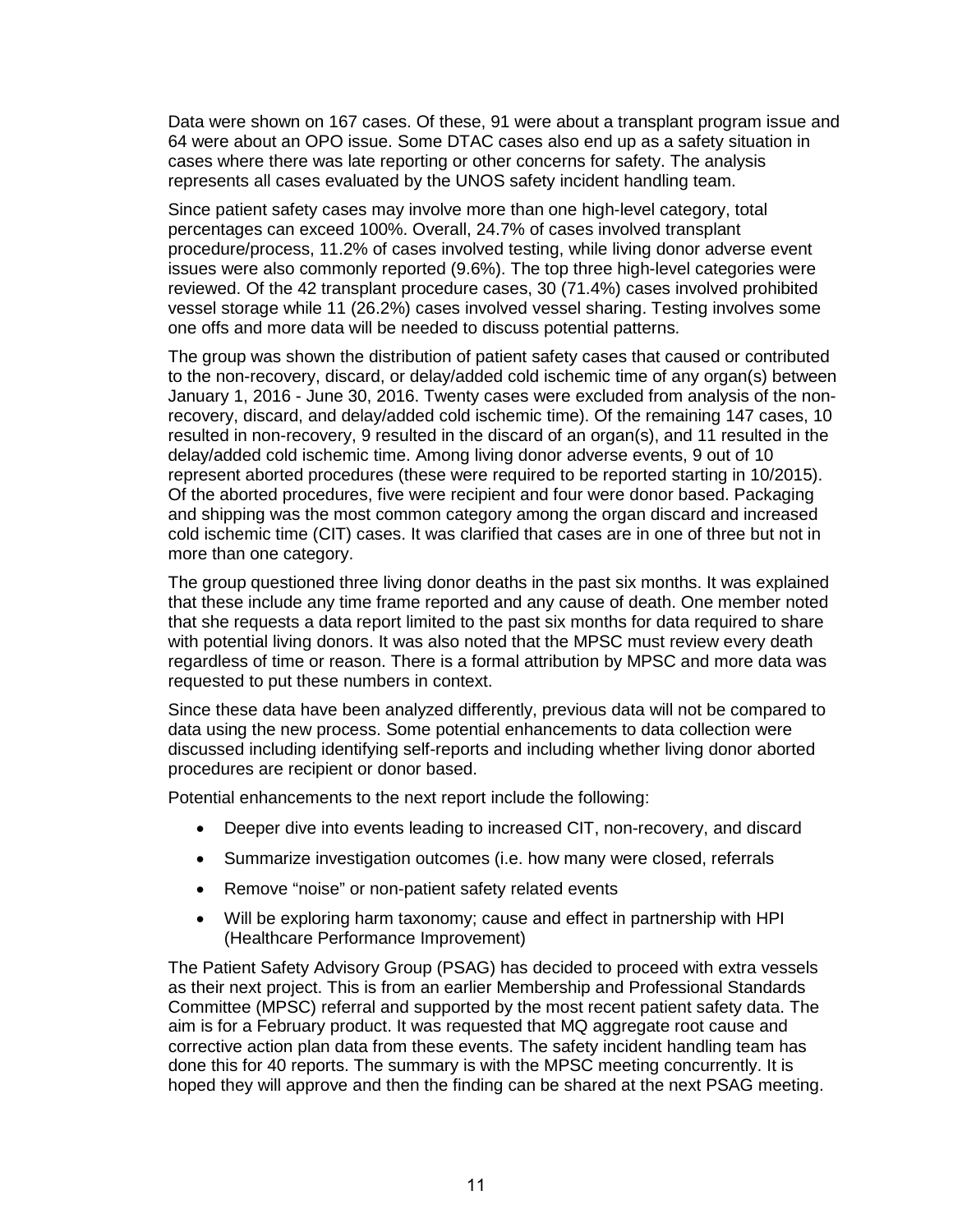The Committee greeted this new project with a round of applause. It was noted that this is an enormous leap to share back to the community with transparency while preserving confidentiality. The importance and now possible actualization of a just culture was lauded. It was noted that current reporting only represents about 13% of probable events that have happened. With this type of culture hopefully reporting will go up as lessons learned are shared. The Committee applauded this direction and the work that has gone into getting reporting and analysis to this level.

Dr Michael Green spoke about the PSAG whose purpose is to use data to educate the community and inform policy if needed. While awaiting more back end data, the PSAG has embarked on a community education series with the help of UNOS Instructional Innovations. Quarterly 10-15 minute video vignettes have been developed to illustrate issues, contemplate solutions, and highlight potential best practices.

These started in October 2015. Kimberly Taylor, curriculum development instructor, reviewed the ones completed to date:

- 1. Proactively avert errors (two scenarios: disease transmission and switched laterality): 608 total views
- 2. Organ discards (two scenarios: one liver and one kidney): 438 views.
- 3. Hemodilution: 247 views
- 4. ABO verification (done as part of implementation): Over 2,300 views.
- 5. Allocation deviations (released August 2016) : 81 views
- 6. ABO subtyping interactive course developed following site surveyor identification and reviewed by PSAG

It was noted that all products are now in the UNOS Connect Learning Management System (LMS) and all will be offered for CEPTC credits. The available data has shown that overall the community has found the videos to be useful and helpful. More evaluation and assessment data will be available in the future. The safety series is being repackaged for CEPTC credits since the first three were released prior to the LMS starting.

## **7. Policy Oversight Committee Updates**

Vice chair, Dr. Michael Marvin, provided the Policy Oversight Committee (POC) update. He shared an overview of what the POC does and what types of items must be approved by the POC. POC is vice-chairs of all Committees. The 2015-2018 OPTN Strategic Plan goals were reviewed along with the level of effort (LOE) assigned to each. Members were shown how the actual project portfolio LOE by goal fits against the plan benchmarks. They were also shown how to access the dashboard should they want to review it on their own.

The new fiscal impact process for proposals was also discussed. Fiscal impacts to small, medium, and large organizations (e.g. transplant hospitals, OPOs) will now be part of information sent to the OPTN/UNOS BOD when considering policy proposals. The fiscal impacts are high-level estimates developed by an ad hoc fiscal impact group that contains both Committee and non-Committee members. The pilot process has both OPTN member as well as UNOS staff input in developing high-level fiscal estimates for low, medium, and high volume organizations impacted by the proposal.

## **8. Transportation Risks for Transplant Professionals**

The Committee reviewed the draft transportation survey. They decided to make edits and then move forward with sending out the survey.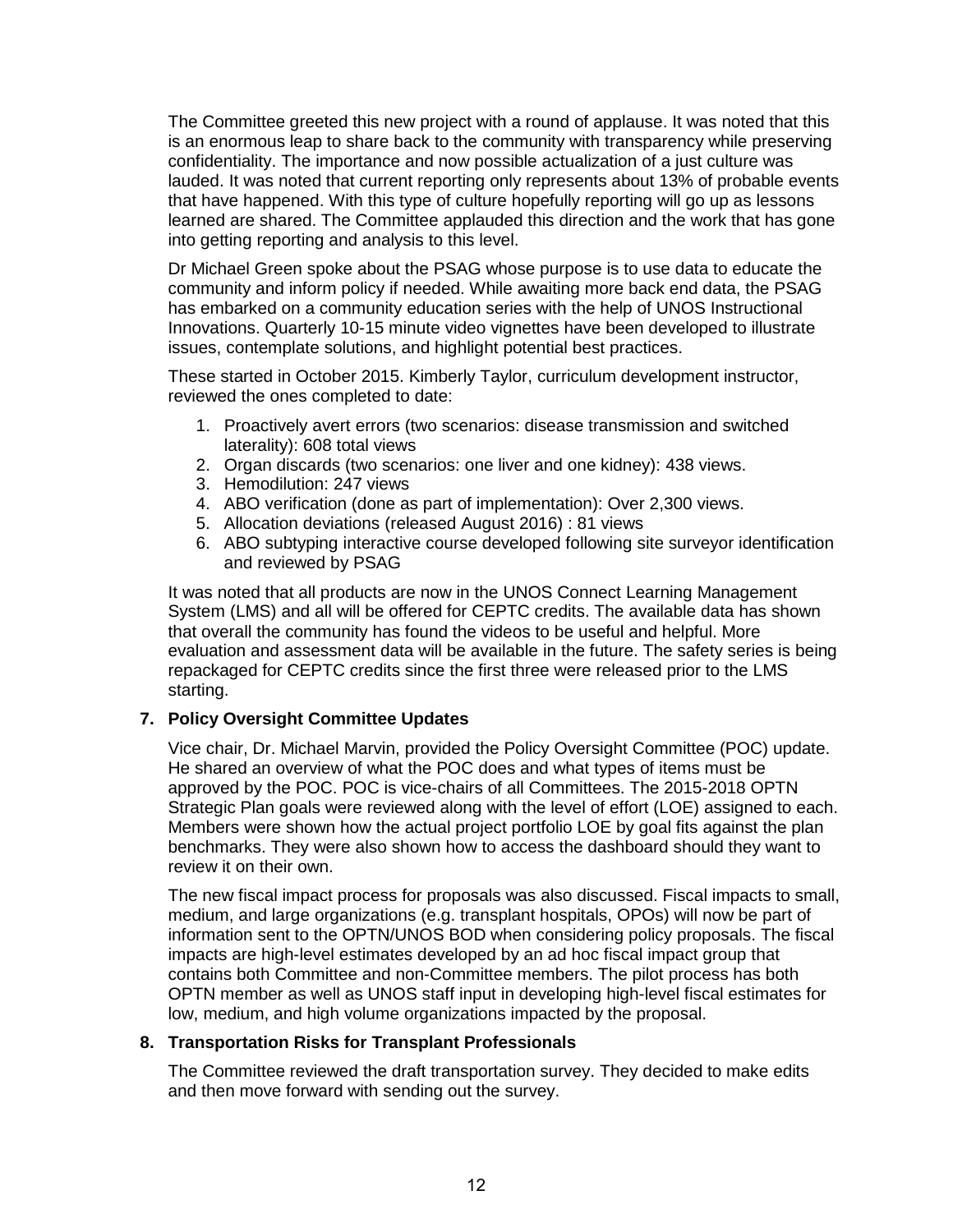At the April 2016 in person meeting, Dr. Marlon Levy shared his experience with an accident involving ground transportation arranged by an import OPO. He urged Operations and Safety to look at this issue and that the Committee had an obligation to the community and transplant professionals. The Committee formed a small group and decided to work towards a non-policy option that could educate the community. The goal is to find out what various ground transportation practices are, and perhaps identify best practices.

What to consider with transportation had received attention following a serious air accident occurring over a decade ago and resulting in several deaths. As part of this effort, the community was able to learn about what to look for in air transportation such as Argus rating based on necessary maintenance and what insurance thresholds are needed. It also encouraged transplant programs and OPOs to develop internal policies. The Committee is hoping to facilitate dialogue, learn current status, and make recommendations for what needs considering for ground transportation. There needs to be a sensitivity to knowing vendors, having standards, and developing internal policies.

The Committee reviewed a draft survey. A number of edits were suggested. These include being more specific about ground transportation being inclusive of transportation to the airport; splitting up questions for practice by within and outside of the DSA; being inclusive of both transport personnel as well as OPO personnel that travel for recovery activities; and types of ground transportation used. The Committee decided to limit history of accidents to the past five years. The survey will query about restrictions, protocols, or requirements for various types of ground transportation. The survey will be designed to allow for differences by organ. The Committee discussed when donors are transported to central places but ultimately decided to limit this survey to transportation of recovery staff.

The Committee discussed that surgeons are asked to drive themselves and that the liability and safety concerns need to be considered. In addition, students may be included in recovery trips but may not have actual coverage. Members spoke about personal issues with driving as well as safety concerns regarding taxi drivers and their vehicles. It was also noted that ambulances may not be considered safe.

The Committee debated whether to include air transportation in the survey as separate questions. They decided to do so to update previous work. A survey conducted by ASTS in 2010 was identified and included some ground transportation questions. The group will try to use those questions where possible.

Once edits are made, the draft survey will be shared with the group for final approval and then go the UNOS survey group for its feedback. The group discussed how to distribute the survey and plans to use ASTS, AOPO, NATCO, Transplant Administrators list serve, and a Transplant Pro link through a preliminary article. The survey will be built using REDCap. A voluntary identifier will be part of the survey to try to account for multiple responses from one organization.

#### **Upcoming Meetings**

- November 3, 2016 Teleconference
- December 1, 2016 Teleconference
- January 5, 2017 Teleconference
- February 2, 2017 Teleconference
- March 2, 2017 Teleconference
- March, 28, 2017 Chicago, IL